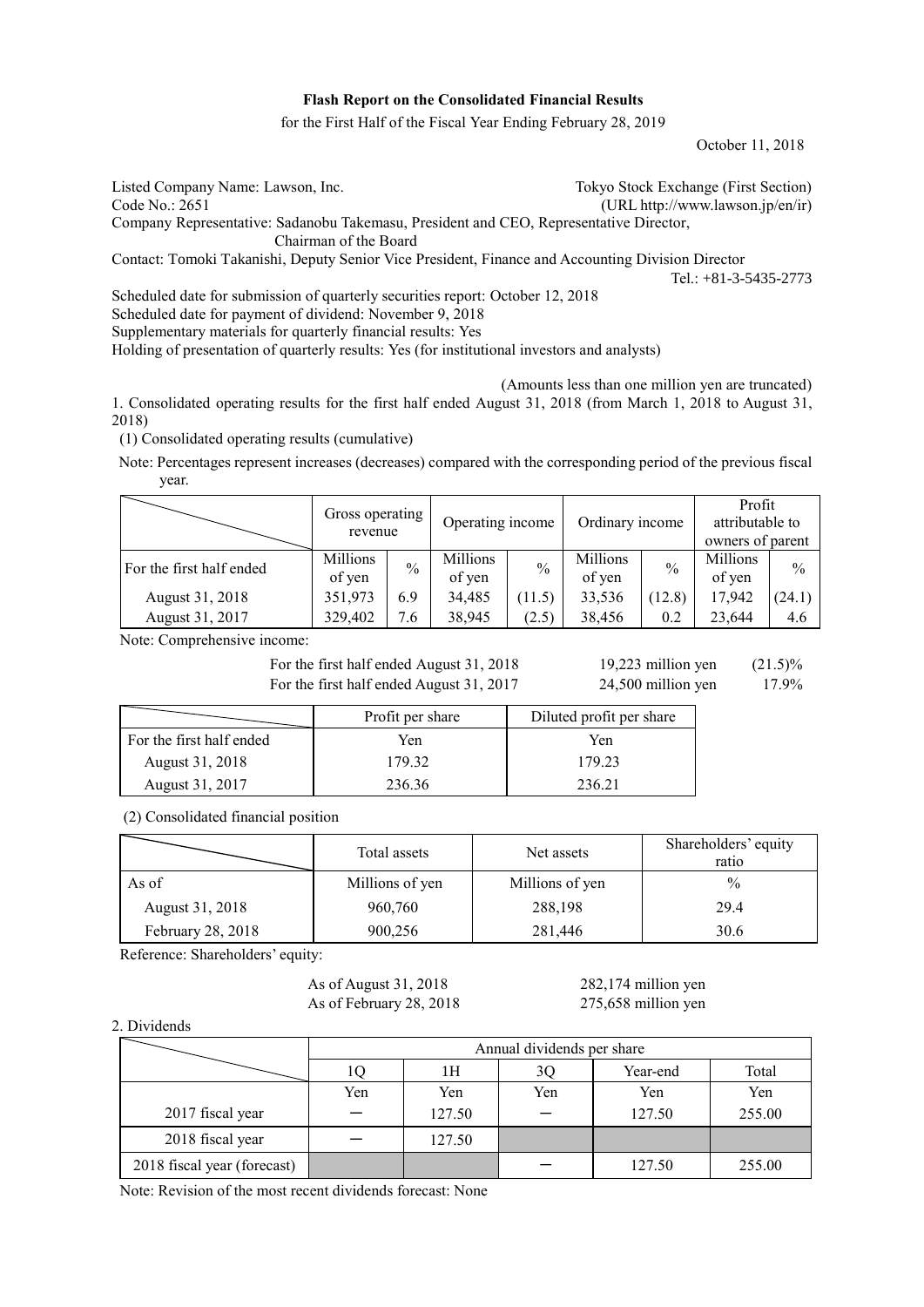3. Forecast of consolidated operating results for the 2018 fiscal year ending February 28, 2019 (from March 1, 2018 to February 28, 2019)

Note: Percentages represent increases (decreases) compared with the corresponding period of the previous fiscal year.

|                  | Gross operating<br>revenue |               | Operating income   |               | Ordinary income    |               | Profit attributable<br>to owners of<br>parent |               | Profit per<br>share |
|------------------|----------------------------|---------------|--------------------|---------------|--------------------|---------------|-----------------------------------------------|---------------|---------------------|
|                  | Millions<br>of yen         | $\frac{0}{0}$ | Millions<br>of yen | $\frac{0}{0}$ | Millions<br>of yen | $\frac{0}{0}$ | Millions<br>of yen                            | $\frac{0}{0}$ | Yen                 |
| 2018 fiscal year | 722,000                    | 9.8           | 60.000             | (8.8)         | 57,000             | 12.5          | 28.000                                        | 4.4           | 279.83              |

Note: Revision of the most recent consolidated operating results forecast: Yes

(1) Change in significant subsidiaries during the quarterly consolidated period (Changes in certain specified subsidiaries resulting in changes in scope of consolidation): None

Added: None Excluded: None

- (2) Adoptions of specific accounting methods for preparing quarterly financial statements: None
- (3) Changes in accounting policies, changes in accounting estimates or restatements
	- 1. Changes in accounting policies associated with revision in accounting standards: Yes
	- 2. Changes in accounting policies other than 1. above: None
	- 3. Changes in accounting estimates: None
	- 4. Retrospective restatements: None

Note: For changes in accounting policies associated with revision in accounting standards, please refer to "2. Consolidated Financial Statements and Main Notes, (4) Notes to Consolidated Financial Statements (Changes in Accounting Policies)" on page 15.

# (4) Number of shares outstanding (common stock)

| 1. Number of shares outstanding at the end of period (including treasury shares) |             |                          |             |
|----------------------------------------------------------------------------------|-------------|--------------------------|-------------|
| As of August 31, 2018:                                                           | 100,300,000 | As of February 28, 2018: | 100,300,000 |
| 2. Number of treasury shares at the end of period                                |             |                          |             |
| As of August 31, 2018:                                                           | 242.568     | As of February 28, 2018: | 244,849     |
| 3. Average number of shares during the period (cumulative six months)            |             |                          |             |
| As of August 31, 2018:                                                           | 100,056,667 | As of August 31, 2017:   | 100,034,650 |

Note: This flash report is exempt from quarterly review.

Note: Descriptions on appropriate use of financial performance forecasts and other special notes

Forward-looking statements presented herein such as financial forecasts are based on currently available information and certain presumptions deemed to be reasonable as of the date of announcement. The achievement of said forecasts cannot be guaranteed. Actual results may be materially different from those in the forecast as a result of various factors. For preconditions of these financial forecasts and notes concerning their use, please refer to "1. Qualitative Information Regarding Quarterly Financial Results, (3) Explanation Regarding Forward-looking Statements" on page 9.

<sup>4.</sup> Notes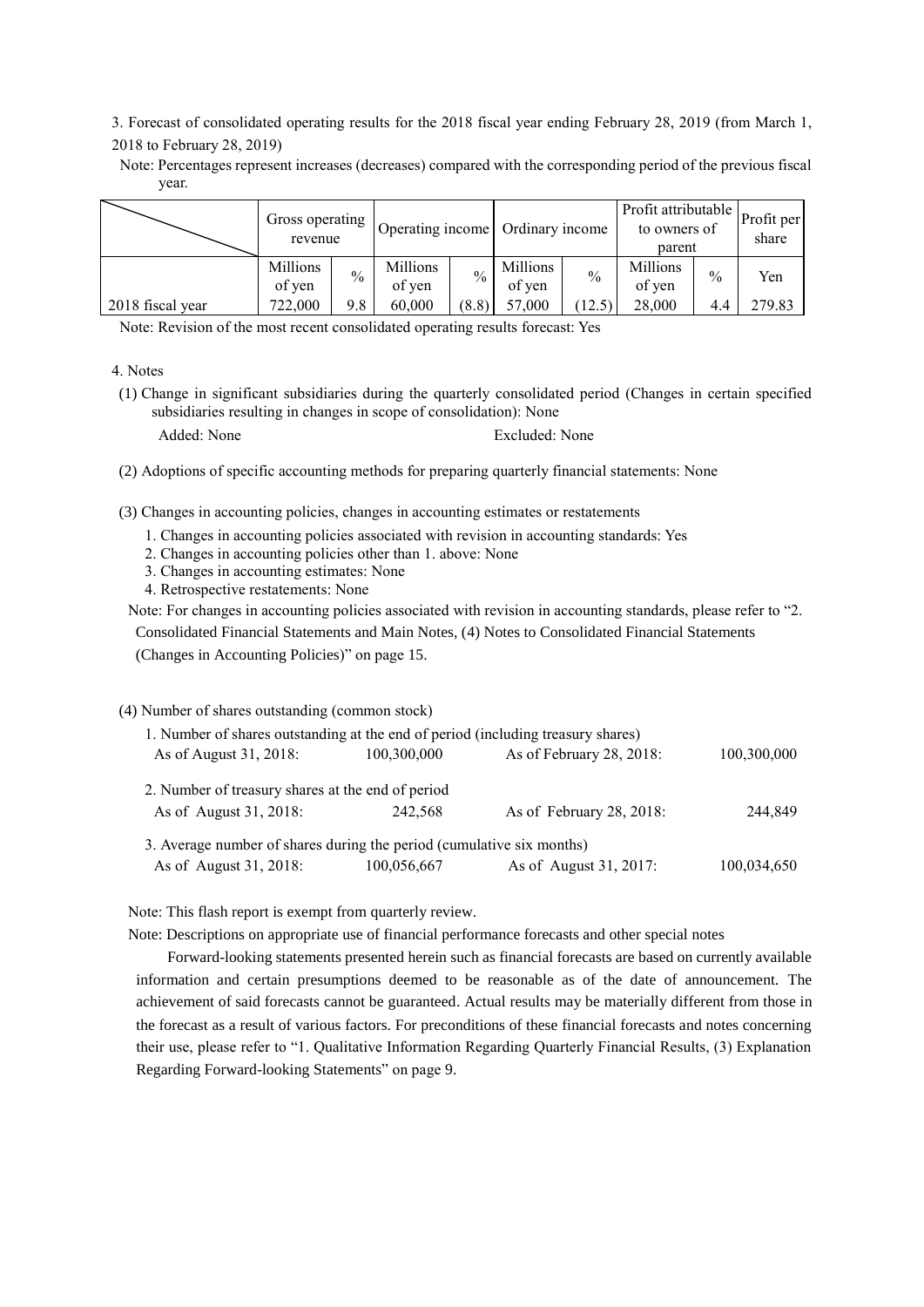# Contents

|                                                                                                                                                                                                                                | $\overline{2}$ |
|--------------------------------------------------------------------------------------------------------------------------------------------------------------------------------------------------------------------------------|----------------|
| (2) Explanation Regarding Consolidated Financial Position (2) Explanation Regarding Consolidated Financial Position (3)                                                                                                        | 8              |
|                                                                                                                                                                                                                                | 9              |
|                                                                                                                                                                                                                                |                |
|                                                                                                                                                                                                                                |                |
| (2) Consolidated Statement of Income and Consolidated Statement of Comprehensive Income  12                                                                                                                                    |                |
|                                                                                                                                                                                                                                |                |
|                                                                                                                                                                                                                                |                |
|                                                                                                                                                                                                                                |                |
| (4) Notes to Consolidated Financial Statements (2008) and the statements of the Material Statements (4) Notes to Consolidated Financial Statements (2008) and the statements of the Statements (3) and the Statements (3) and  |                |
| (Going Concern Assumption) (2000) (2000) (2000) (3000) (3000) (3000) (3000) (3000) (3000) (3000) (3000) (3000) (3000) (3000) (3000) (3000) (3000) (3000) (3000) (3000) (3000) (3000) (3000) (3000) (3000) (3000) (3000) (3000) |                |
|                                                                                                                                                                                                                                |                |
|                                                                                                                                                                                                                                |                |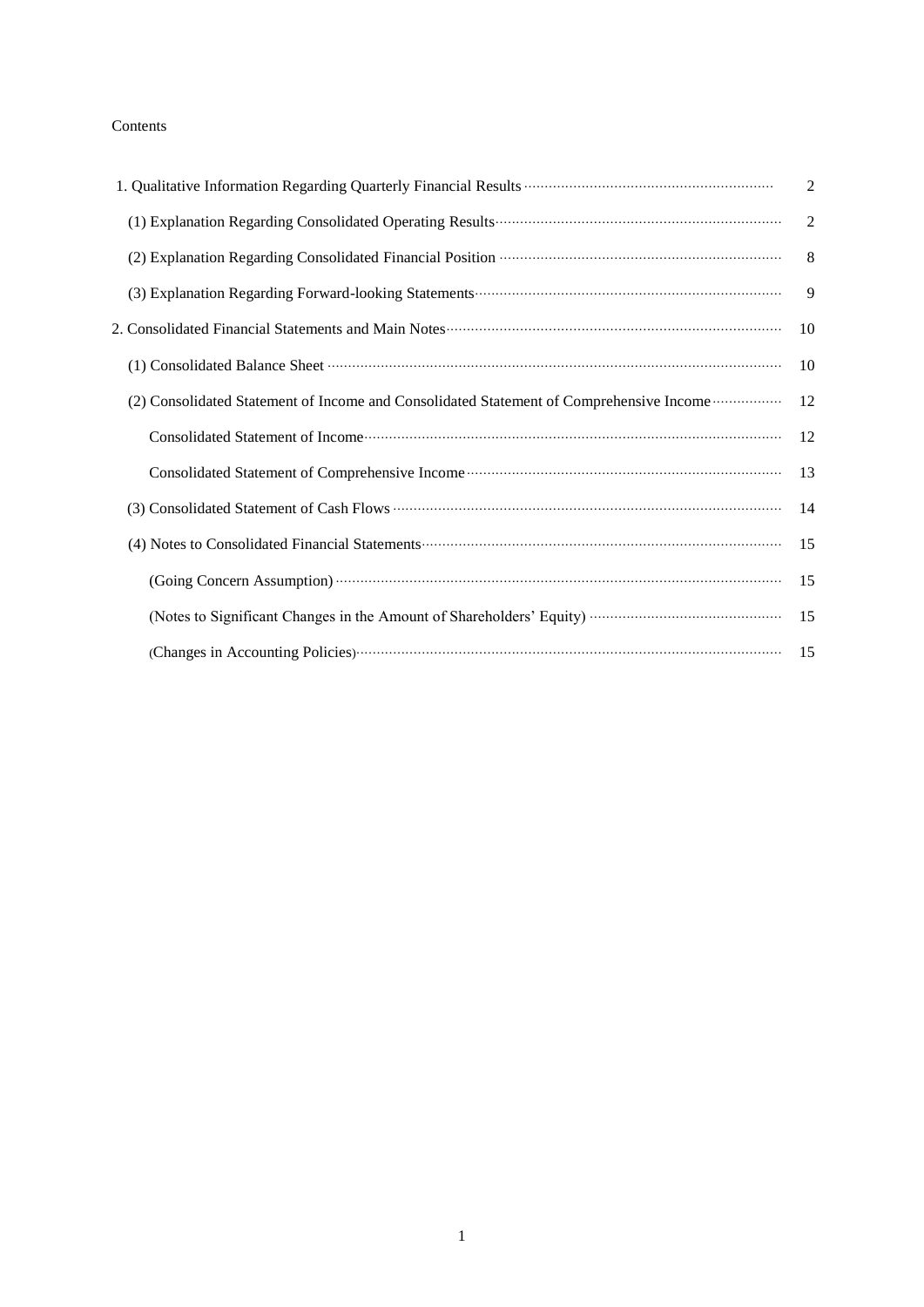# **1**.**Qualitative Information Regarding Quarterly Financial Results**

#### **(1) Explanation Regarding Consolidated Operating Results**

During the first half of fiscal 2018, six months from March 1 to August 31, 2018, we have advanced and accelerated our "1000-Day Action Plan," which is in its final fiscal year, and focused our business activities on building Lawson's next-generation convenience store model. Changes in community needs resulting from an aging population and the prevalence of the nuclear family, among others, are serving as a tailwind for the convenience store industry. Meanwhile, competition is intensifying across sector lines, constantly spurring us to take swift action. Given such a business environment, we have made efforts to evolve our business model as a manufacturing retailer targeting small catchment areas and to raise our store productivity to an unprecedented level toward our ongoing goal of fulfilling our customers' needs in everyday life by serving as an essential part of their communities. We intend to aim for further progress forward to achieve this goal.

As a result, for the first half of fiscal 2018 on a consolidated basis, gross operating revenue increased to 351,973 million yen (up 6.9% from previous fiscal year), operating income decreased to 34,485 million yen (down 11.5% from previous fiscal year) and ordinary income decreased to 33,536 million yen (down 12.8% from previous fiscal year). Profit attributable to owners of parent decreased to 17,942 million yen (down 24.1% from previous fiscal year).

Furthermore, we also focused on addressing operating risks based on the 2018 Basic Policy for Improvement of Internal Control Systems. We will continue promoting internal control even more.

Operating results by business segment were as follows:

#### **(Domestic Convenience Store Business)**

In our convenience store business, we offered everyday ready-made dishes including bento lunchboxes, rice balls, deep-fried items, salads and soups at LAWSON stores. In our effort to expand our merchandise assortment offered in the evening and nighttime hours, we restructured our system across the entire supply chain from June by changing the order placement deadline and truck delivery times. In addition, with the aim of facilitating cash register operations and achieving higher cash-handling efficiency at stores, we are accelerating the introduction of new point-of-sale (POS) cash registers (for sales information management) equipped with an automatic change dispenser function at all our stores nationwide. Our plan is to complete the introduction by the end of the fiscal year ending February 2019.

#### [Store Operations]

In store operations, we continued to focus on reinforcing adherence to the Three Essential Practices, which emphasizes (1) serving customers courteously; (2) offering a merchandise assortment focused on basic items with high demand; and (3) keeping our stores and communities clean. Furthermore, we also actively promoted our stores by strengthening our product lineup and improving operations and franchise support by headquarters. As part of our efforts to enhance customer convenience and store operation productivity, we are executing a pilot project on LAWSON Smartphone Payment, our mobile self-service payment service option based on a dedicated app, at three LAWSON stores in Tokyo, which allows customers to purchase items at these LAWSON stores simply by scanning them on their smartphone wherever they are within the store, eliminating the need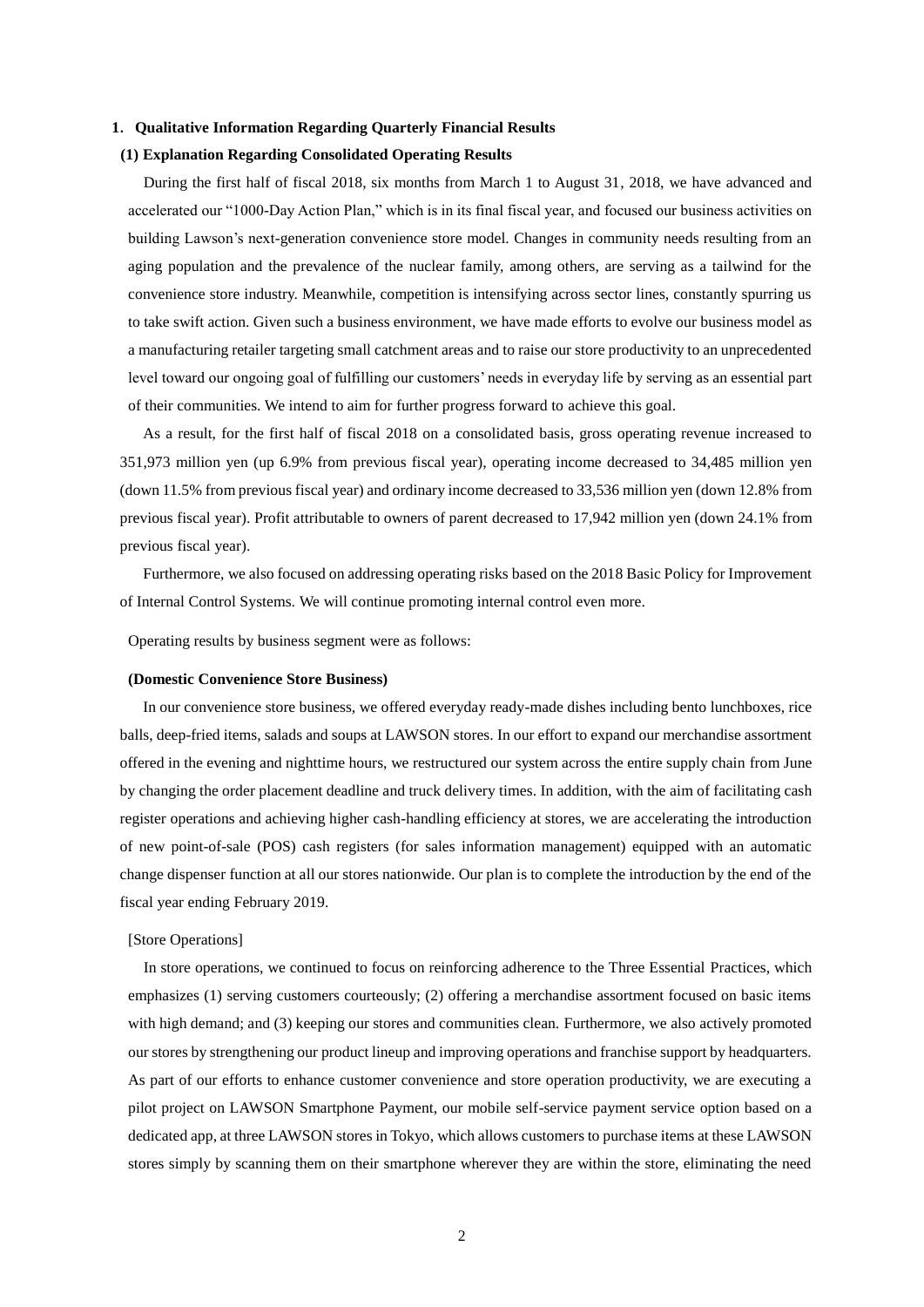to line up at the cash register. The project will be expanded in phases to 100 stores by the end of the fiscal year ending February 2019, mostly in large cities.

#### [Merchandising and Service Strategies]

On the merchandise side, our onigiri rice ball lineup, which we revamped entirely in April 2018 by employing new and improved ingredients and production methods, was well received by customers. Our "Korega" lunchbox series made with rigorously selected ingredients and production methods, as well as our chilled lunchboxes that bring out the best from ingredients, also enjoyed ongoing popularity. Furthermore, we also revamped our "Motto! Yasai" (meaning "More vegetables!") series featuring delicious and healthy fare with abundant vegetables by adding Starchy Sauce Fried Noodles and Fried Rice Noodles containing half the recommended daily vegetable intake, which also sold well.

In the counter fast food range, we revamped our "Genkotsu Croquettes" and "Genkotsu Menchi" (deep-fried ground beef), while also strengthening our assortment of ready-made dishes offered during the evening and nighttime hours by expanding our lineup of packed dishes composed mainly of items that can go straight to the dinner table such as our "Okazu Croquettes" and "Okazu Menchi" (deep-fried ground meat). In July 2018, in celebration of our long-selling "Kara-age-kun" chicken nuggets crossing the 3-billion-unit mark in cumulative sales, we launched TV commercials and a sales promotional campaign during which an extra piece was added to each serving. The item continued to record robust sales as a popular product.

In the dessert range, in June 2018 we launched "Soft Rice Cake Stuffed with Chocolate" as our first Japanese dessert from the "Uchi Café SWEETS X GODIVA" series produced in collaboration with Godiva, as well as "Chocolate Roll Cake" in celebration of the first anniversary of the series, which were both hugely popular, especially among female customers. In addition, we started offering a series of seasonal dessert items, the first of which was "Uchi Café X GODIVA Etoile du Chocolat" themed on tanabata, or star festival, in July. This was followed by the launch in September of the second item in the series, "Uchi Café X GODIVA Otsukimi Chocolate Soft Rice Cake (4 pieces)" themed on the autumn moon-viewing festival.

Driven by the higher average temperature this summer, sales of ice cream were robust, especially our private brand "Uchi Café Fruit Bar" series.

On our sales promotion side, while strengthening our merchandise assortment offered during the evening and nighttime hours, we also rolled out a special evening sales campaign, which offered a 20-yen discount when two applicable counter food items were purchased on weekday evenings. In addition, effective measures to attract customers were launched, including a speed lottery capitalizing on our strength in the entertainment field and "Summer Snoopy Fair Stamp Campaign," offered exclusively to Ponta and d-point members.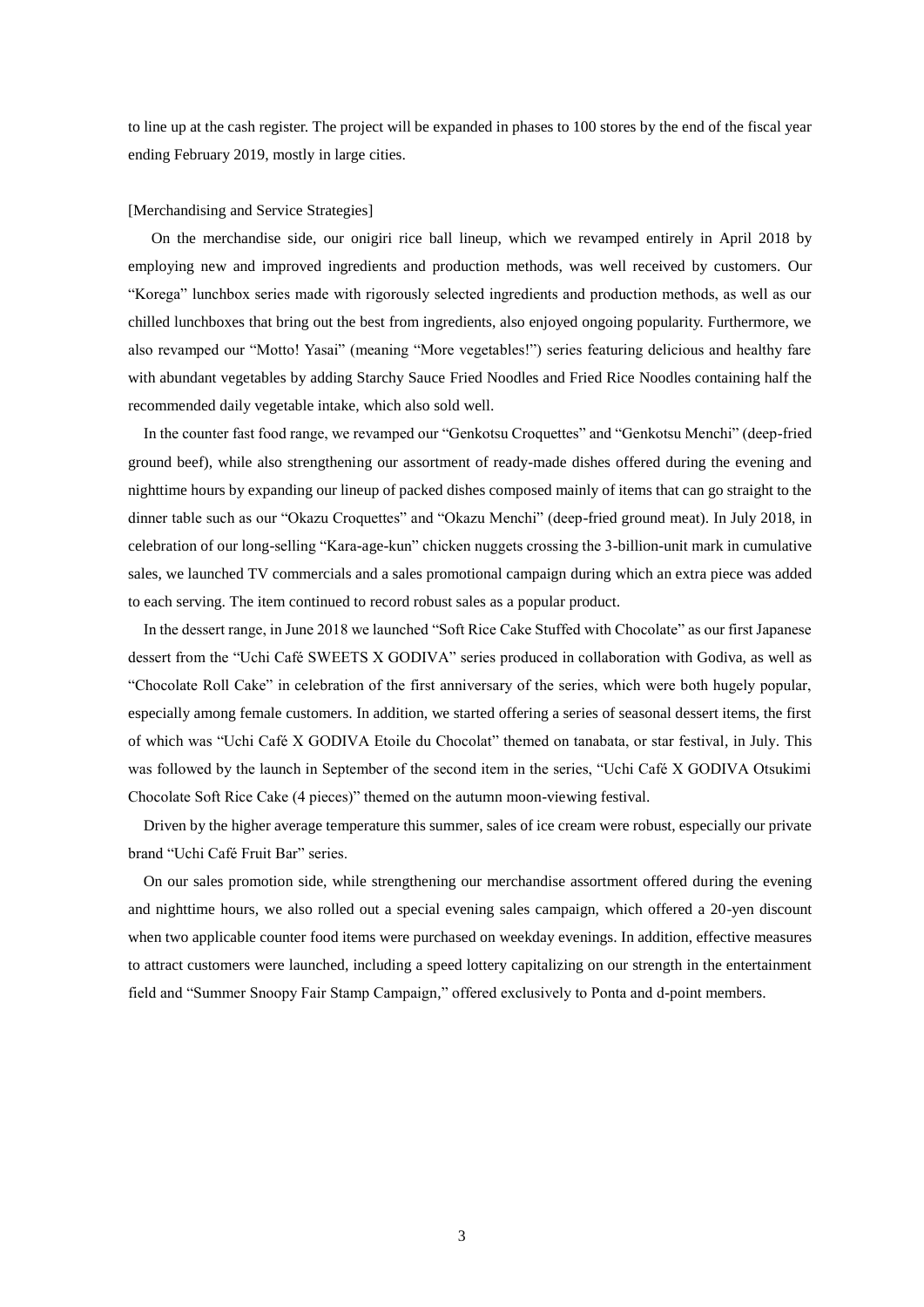| Fiscal period         | Previous 1st Half  |               | Current 1st Half   |               |  |
|-----------------------|--------------------|---------------|--------------------|---------------|--|
|                       | From March 1, 2017 |               | From March 1, 2018 |               |  |
|                       | to August 31, 2017 |               | to August 31, 2018 |               |  |
|                       | Net sales          | Percentage of | Net sales          | Percentage of |  |
| Product categories    | (Millions of yen)  | total $(\%)$  | (Millions of yen)  | total $(\%)$  |  |
| Processed foods       | 575,867            | 52.7          | 607,282            | 52.4          |  |
| <b>Fast foods</b>     | 257,237            | 23.5          | 276,057            | 23.8          |  |
| Daily delivered foods | 161,151            | 14.8          | 171,950            | 14.9          |  |
| Non-food products     | 98,010             | 9.0           | 103,269            | 8.9           |  |
| Total                 | 1,092,266          | 100.0         | 1,158,560          | 100.0         |  |

[Breakdown of Sales by Merchandise Category at Chain Stores in Domestic Convenience Store Business]

(Note) These figures include stores operated by both Lawson, Inc. and Lawson Sanin, Inc.

#### [Store Development]

In opening new stores, the Group continued to focus on developing profitable stores.

Regarding the entire Lawson Group, the total number of LAWSON, NATURAL LAWSON, and LAWSON STORE100 stores opened and closed during the first half of the current fiscal year stood at 525 and 177 stores, respectively, with the total number of stores reaching 14,340 as of the end of August 2018.<sup>\*1</sup>

With regard to our partnership initiatives with other chain retailers in Japan, as in the previous fiscal year, we are remodeling THREE F stores operated by Three F Co., Ltd. into LAWSON THREE F stores, and SAVE ON stores operated by Save On Corp. into LAWSON stores.

With regard to THREE F stores, 258 stores were remodeled into LAWSON THREE F stores from August 2017 to May 2018, completing the brand transition with the planned exclusion of some stores. Meanwhile, a total of 73 SAVE ON stores were remodeled into LAWSON stores from March to August 2018, with the brand transition scheduled to be completed by the end of 2018. In addition, LAWSON stores were opened in the Chugoku/Shikoku region's largest bus terminal, which is used by approximately 33,000 people a day, and in the Fukuoka Prefectural Government building in July.

In an effort to establish convenience store models catered to an aging population and rising health consciousness, we are building partnerships with dispensing pharmacy and drug store chains to operate healthcare-oriented LAWSON stores that offer a wider assortment of merchandise than conventional LAWSON stores including over-the-counter pharmaceuticals, cosmetics and daily necessities. The number of stores offering non-prescription drugs has reached 194 stores (includes 44 pharmacy LAWSON stores equipped with drug-dispensing pharmacies) as of the end of August 2018. Moreover, the number of stores offering nursing care consultation services has reached 17 as of the end of August 2018. Furthermore, we have also been expanding our chain of "in-hospital LAWSON stores," which feature strengthened focus on medical, sanitary, nursing and rehabilitation supplies in addition to merchandise and services offered at standard convenience stores. The number of such stores has reached 302 as of the end of August 2018. Building on our expertise developed through operation of in-hospital LAWSON stores, we will continue supporting the well-being of people and society.

With respect to LAWSON STORE100, we will continue to offer 100-yen items (excluding tax) by scaling down product portions to respond to a diverse range of customer needs.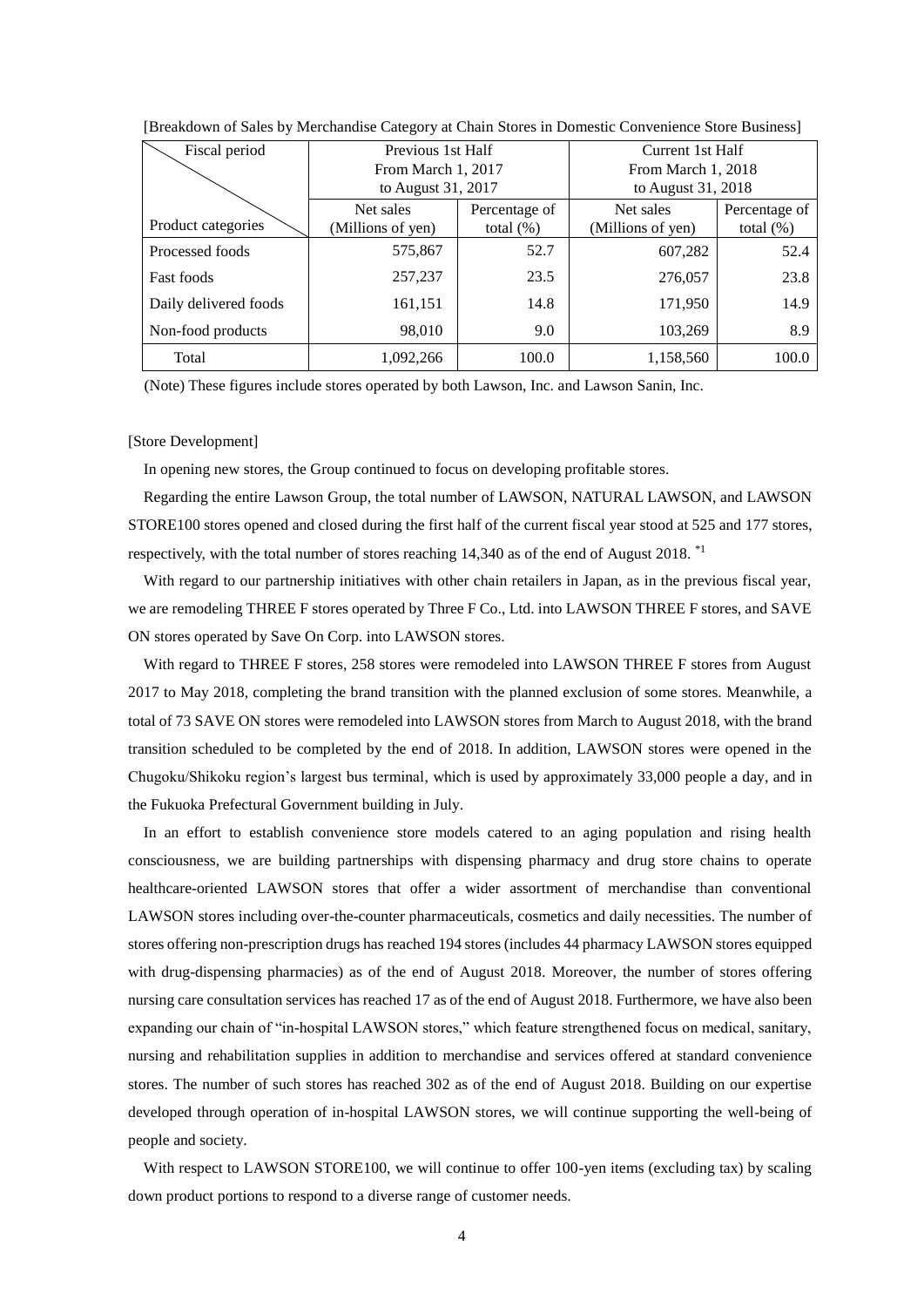\*1 The numbers of store openings and closings and total number of stores in Japan include stores operated by Lawson, Inc., subsidiary Lawson Sanin, Inc. and three equity-method affiliates, Lawson Kochi, Inc., Lawson Minamikyushu, Inc. and Lawson Okinawa, Inc.

|                        | Total stores as of<br>February 28, 2018 | Change during<br>period | Total stores as of<br>August 31, 2018 |
|------------------------|-----------------------------------------|-------------------------|---------------------------------------|
| <b>LAWSON</b>          | 13,044                                  | 361                     | 13,405                                |
| NATURAL LAWSON         | 143                                     | (2)                     | 141                                   |
| <b>LAWSON STORE100</b> | 805                                     | (11)                    | 794                                   |
| Total                  | 13,992                                  | 348                     | 14,340                                |

[Change in the Total Number of Domestic Stores]

(Note) These figures include stores operated by Lawson, Inc., subsidiary Lawson Sanin, Inc. and equitymethod affiliates, Lawson Kochi, Inc., Lawson Minamikyushu, Inc. and Lawson Okinawa, Inc.

| Prefecture | Number<br>of stores | Prefecture | Number<br>of stores | Prefecture | Number<br>of stores | Prefecture          | Number<br>of stores |
|------------|---------------------|------------|---------------------|------------|---------------------|---------------------|---------------------|
| Hokkaido   | 665                 | Ibaraki    | 217                 | Kyoto      | 339                 | Ehime               | 220                 |
| Aomori     | 256                 | Tokyo      | 1,730               | Shiga      | 157                 | Tokushima           | 136                 |
| Akita      | 191                 | Kanagawa   | 1,102               | Nara       | 138                 | Kochi               | 141                 |
| Iwate      | 173                 | Shizuoka   | 275                 | Wakayama   | 150                 | Fukuoka             | 512                 |
| Miyagi     | 246                 | Yamanashi  | 131                 | Osaka      | 1,142               | Saga                | 74                  |
| Yamagata   | 111                 | Nagano     | 176                 | Hyogo      | 681                 | Nagasaki            | 108                 |
| Fukushima  | 151                 | Aichi      | 705                 | Okayama    | 196                 | Oita                | 183                 |
| Niigata    | 231                 | Gifu       | 177                 | Hiroshima  | 227                 | Kumamoto            | 156                 |
| Tochigi    | 196                 | Mie        | 138                 | Yamaguchi  | 119                 | Miyazaki            | 106                 |
| Gunma      | 123                 | Ishikawa   | 104                 | Tottori    | 143                 | Kagoshima           | 197                 |
| Saitama    | 691                 | Toyama     | 192                 | Shimane    | 147                 | Okinawa             | 227                 |
| Chiba      | 612                 | Fukui      | 113                 | Kagawa     | 135                 | Total<br>(domestic) | 14,340              |

[Number of LAWSON stores by prefecture (As of August 31, 2018)]

(Note) These figures include stores operated by Lawson, Inc., subsidiary Lawson Sanin, Inc. and equitymethod affiliates, Lawson Kochi, Inc., Lawson Minamikyushu, Inc. and Lawson Okinawa, Inc.

#### [Other]

As Lawson's "last-one-mile solution," we started offering the LAWSON FRESH PICK service (colloquially shortened to "Loppick") in March 2018. Loppick enables customers to reserve products on a dedicated smartphone app by 8 a.m. and receive them after 6 p.m. on the same day at their designated LAWSON store. By leveraging our existing store and logistics network, the service offers customers the freedom of not having to wait at home for delivery and allows them to pick up their purchased items when they want in the evening. Approximately 600 kinds of items can be purchased ranging from perishable foods and seasonings to meal kits for easy cooking in addition to products from Seijo Ishii and other specialty stores. Loppick has been well received, especially by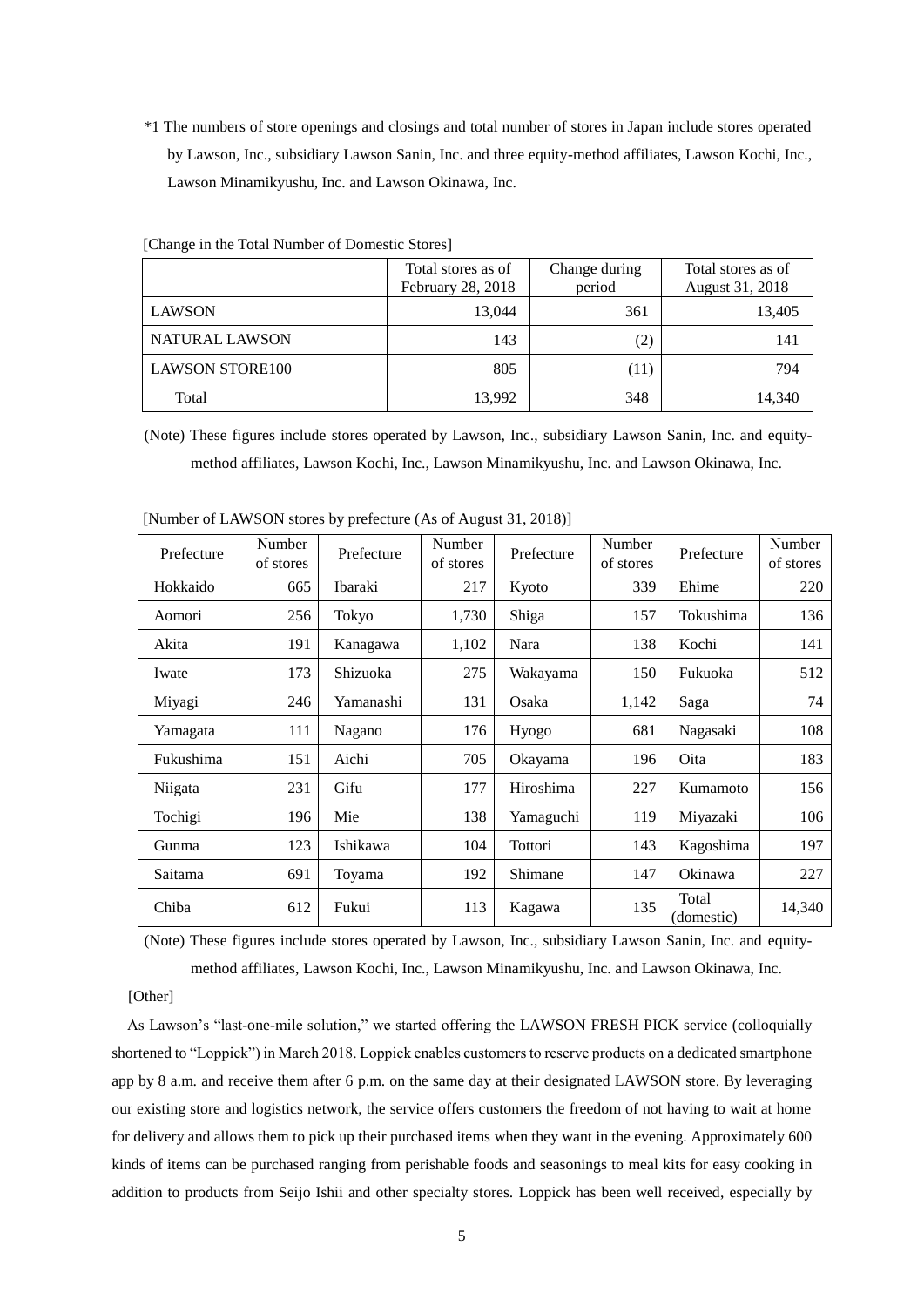female customers, and has become available at around 700 stores as of the end of August 2018, including stores in the Tama and Jonan districts of Tokyo. By the end of the current fiscal year ending February 2019, the Loppick service network is scheduled to be expanded to some 2,000 stores mainly in the Tokyo metropolitan area.

As a result, Domestic Convenience Store Business posted gross operating revenue of 239,008 million yen (up 6.0% from previous fiscal year) and segment profit of 28,706 million yen (down 12.4% from previous fiscal year).

#### (**Seijo Ishii Business**)

The number of directly operated Seijo Ishii stores, a high-end supermarket chain offering quality foods, reached 142 as of the end of August 2018. Sales were solid and its well-selected products have remained popular among customers. By continuing to leverage the company's strengths including its product development expertise, knowhow acquired as a manufacturing retailer, and retailing techniques, we will endeavor to enhance the brand capacity of Seijo Ishii.

As a result, Seijo Ishii Business posted gross operating revenue of 42,008 million yen (up 7.9% from previous fiscal year) and segment profit of 3,255 million yen (up 7.4% from previous fiscal year).

#### **(Entertainment-related Business)**

With regards to our Entertainment-related Business, Lawson Entertainment, Inc., which forms the core of the business, continued to secure top-class ticket transaction value in the ticketing industry. HMV, which sells music CDs and DVDs, also operates the HMV Record Shop specializing in analog records. As of the end of August 2018, the number of HMV stores totaled 56 including the HMV Record Shop. United Cinemas Co., Ltd. operates cinema theaters at 41 sites, offering 357 screens nationwide including those operated on commission as of the end of August 2018.

As a result, Entertainment-related Business posted gross operating revenue of 39,344 million yen (down 0.1% from previous fiscal year) and segment profit of 2,527 million yen (up 2.5% from previous fiscal year).

### **(Other Business)**

In addition to the aforementioned businesses, the Group is also involved in the Overseas Business and the Financial Services Business.

With regards to Overseas Business, the Group's operating companies opened LAWSON stores in the People's Republic of China, Thailand, Indonesia, the Philippines, and the United States of America (Hawaii).

In the People's Republic of China, after being the first Japanese convenience store operator to advance into Shanghai, we made inroads into Chongqing, Dalian, Beijing, Wuhan, and Nanjing. In June 2018, the number of stores exceeded 1,000 in Shanghai and its neighboring regions, while in July, five new stores were opened simultaneously in Hefei, Anhui Province, contributing to the steady increase trajectory. The number of LAWSON stores in the entire country reached 1,709 as of the end of August 2018.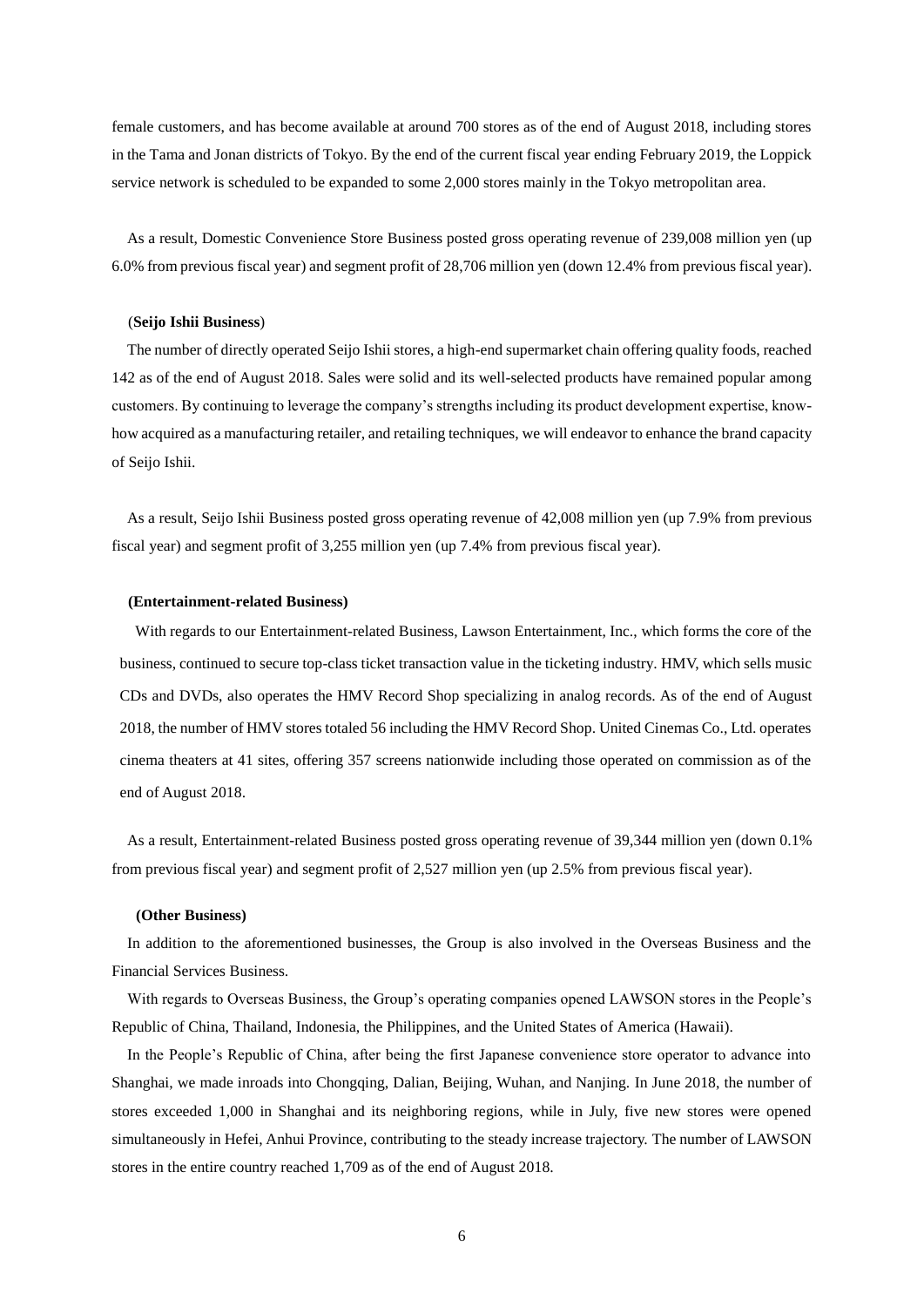|                                        | Number of stores    | Change during | Number of stores  |
|----------------------------------------|---------------------|---------------|-------------------|
| Country/Region                         | (As of February 28, | period        | (As of August 31, |
|                                        | 2018)               |               | 2018)             |
| China<br>Shanghai and surrounding area | 865                 | 179           | 1,044             |
| China<br>Chongqing                     | 165                 | 17            | 182               |
| Dalian<br>China                        | 122                 | 14            | 136               |
| China<br>Beijing                       | 73                  | 13            | 86                |
| China<br>Wuhan                         | 198                 | 57            | 255               |
| Hefei<br>China                         |                     | 6             | 6                 |
| Thailand                               | 101                 | 8             | 109               |
| Indonesia                              | 37                  |               | 37                |
| Philippines                            | 33                  | 2             | 35                |
| United States of America<br>Hawaii     | $\overline{2}$      |               | $\overline{2}$    |
| Total                                  | 1,596               | 296           | 1,892             |

[Distribution of LAWSON Brand Stores Overseas by Region]

With respect to our Financial Services Business, the number of ATMs installed in LAWSON and other stores increased. We strengthened partnerships with new financial institutions bringing the total number of our financial institution partners to 93 nationwide (up 3 from previous fiscal year), including online banks, and the number of ATMs installed nationwide to 13,140 (up 407 from previous fiscal year) as of the end of August  $2018.$  \*2

As a result of an absorption-type company split effective June 1, 2018, Lawson Bank, Inc. absorbed Lawson's ATM business of Lawson ATM Networks, Inc. The banking license was received from the Financial Services Agency on August 10, and the banking business was launched on September 10. Provision of banking services to customers is scheduled to start on October 15. In view of the high potential demand for extensive banking services, we are poised to offer financial services that will serve as essential financial infrastructure in the communities we serve. \*3

\*2 JA Bank and JF Marine Bank are classified as separate financial institutions.

\*3. Lawson Bank Preparatory Company, Inc. changed its name to Lawson Bank, Inc., effective July 2, 2018

As a result, Other Business posted gross operating revenue of 35,896 million yen (up 20.8% from previous fiscal year) and segment loss of 4 million yen (in contrast to posting segment profit of 642 million yen in the same period of the previous fiscal year).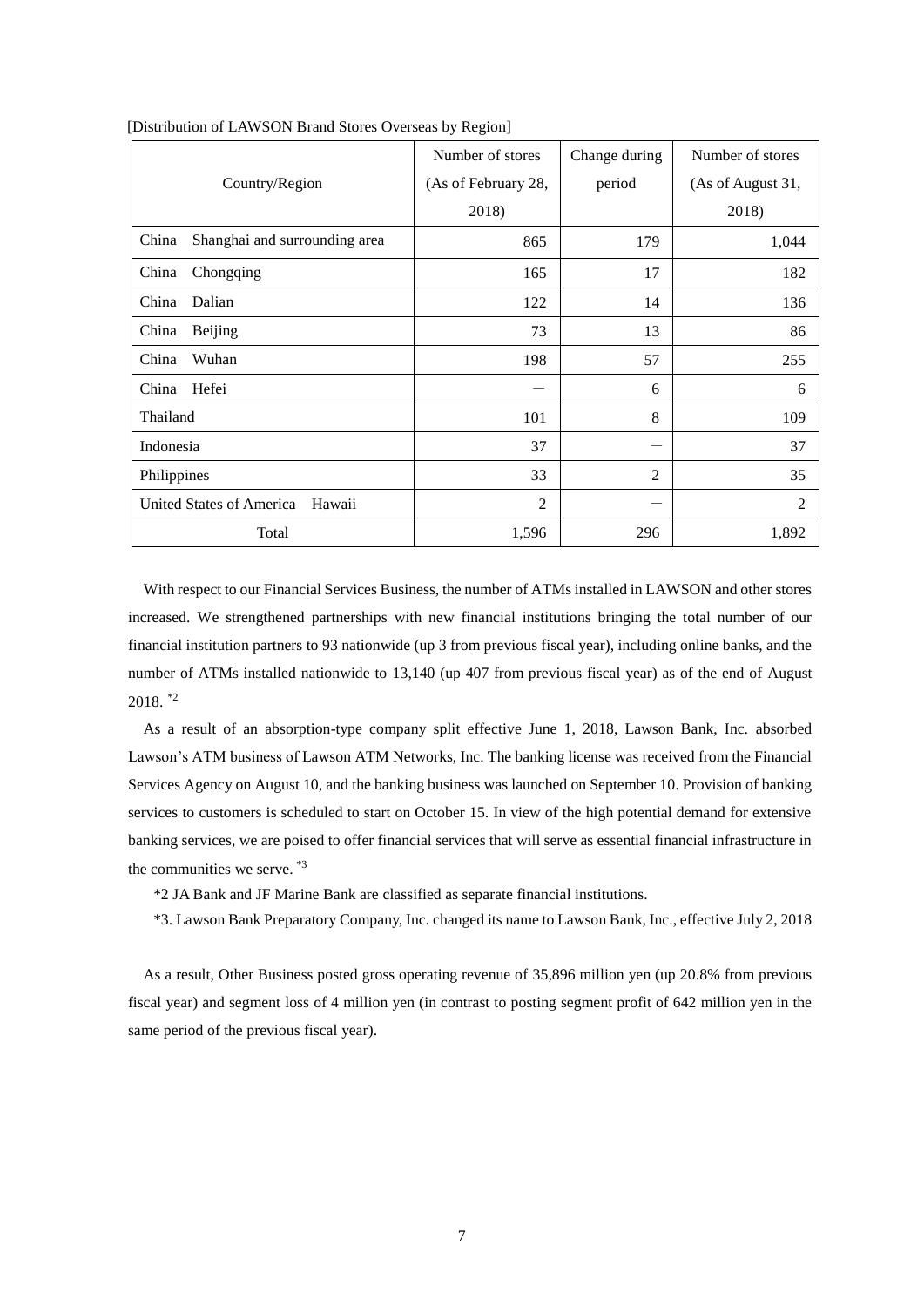### **(2) Explanation Regarding Consolidated Financial Position**

① Assets, liabilities and net assets at the end of the first half of fiscal year 2018

Current assets increased by 31,934 million yen from the end of the previous fiscal year to 263,795 million yen, mainly reflecting an increase of 18,231 million yen in accounts receivable-other and an increase of 13,680 million yen in cash and deposits. Non-current assets increased by 28,569 million yen from the end of the previous fiscal year to 696,965 million yen, mainly reflecting an increase of 14,135 million yen in property and store equipment, an increase of 6,626 million yen in intangible assets and an increase of 7,807 million yen in investments and other assets. Consequently, total assets increased by 60,504 million yen from the end of the previous fiscal year to 960,760 million yen.

Current liabilities increased by 50,896 million yen from the end of the previous fiscal year to 430,119 million yen, mainly reflecting an increase of 26,267 million yen in accounts payable-trade, an increase of 13,584 million yen in accounts payable-other and an increase of 5,358 million yen in short-term loans payable. Non-current liabilities increased by 2,855 million yen from the end of the previous fiscal year to 242,442 million yen, mainly reflecting an increase of 6,763 million yen in lease obligations, a decrease of 5,469 million yen in long-term loans payable and an increase of 1,139 million yen in asset retirement obligations. Consequently, total liabilities increased by 53,752 million yen from the end of the previous fiscal year to 672,561 million yen.

Net assets increased by 6,752 million yen from the end of the previous fiscal year to 288,198 million yen, mainly reflecting an increase of 5,185 million yen in retained earnings. Consequently, shareholders' equity ratio was 29.4%, down from 30.6% as of the end of the previous fiscal year.

#### ② Cash flows during the first half of fiscal year 2018

Cash and cash equivalents at August 31, 2018 increased by 13,680 million yen from the end of the previous fiscal year to 43,801 million yen.

Net cash provided by operating activities was 88,038 million yen, a decrease of 31,106 million yen from the corresponding period of the previous fiscal year, mainly because of a decrease in deposits received.

Net cash used in investing activities was (40,573) million yen, a decrease of (3,866) million yen from the corresponding period of the previous fiscal year, mainly because of a decrease in payments for long-term prepaid expenses.

Net cash used in financing activities was (33,055) million yen, a decrease of (33,952) million yen from the corresponding period of the previous fiscal year, mainly because of an increase in short-term loans payable.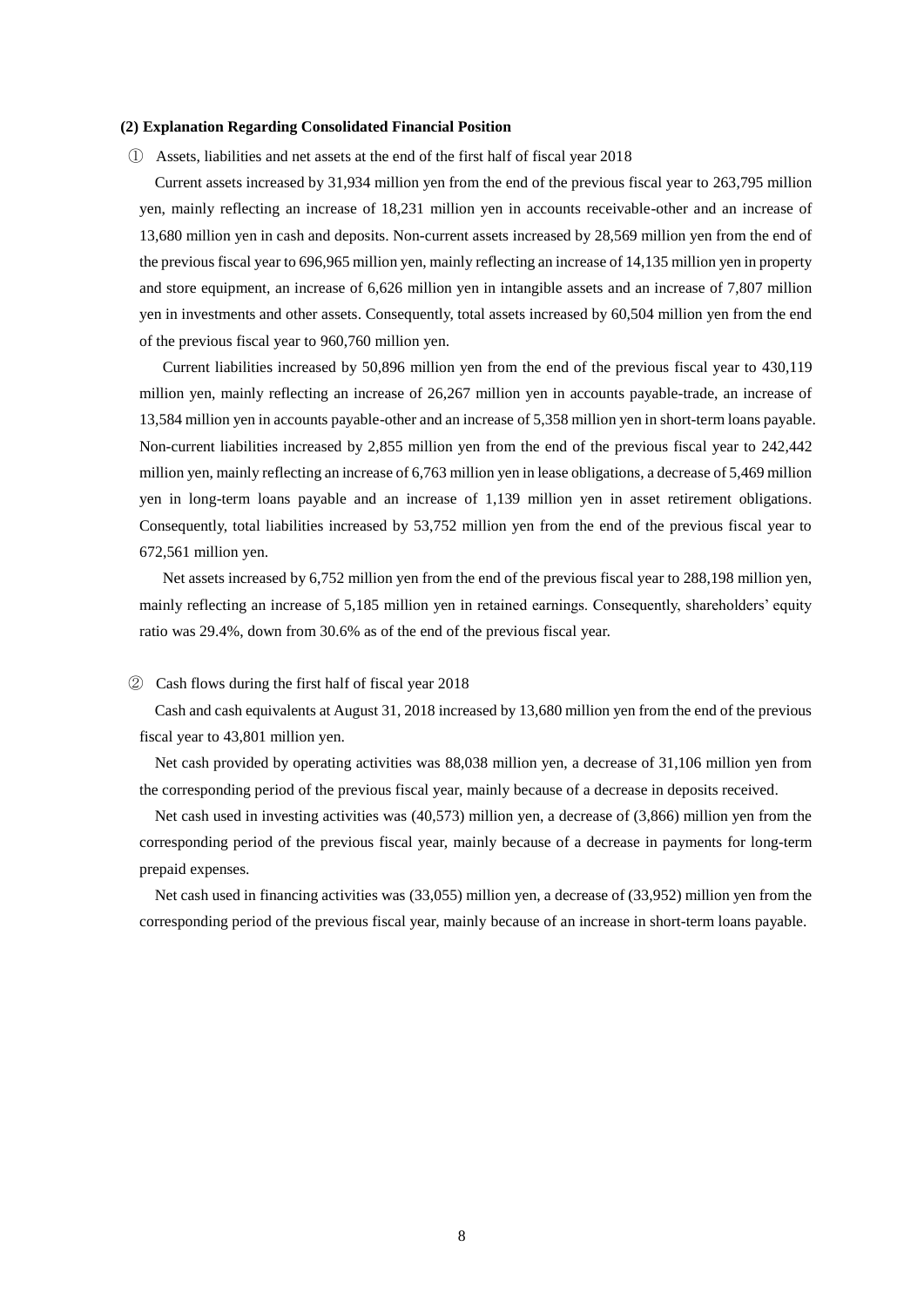# **(3) Explanation Regarding Forward-looking Statements**

Regarding the financial forecast of the full fiscal year ending February 28, 2019, the forecast of consolidated gross operating revenue and the forecast of non-consolidated gross operating revenue, ordinary income and profit have been revised in view of the recent trends in operating results.The business forecasts and future prospects presented herein are made based on currently available information and are subject to potential risks and uncertainties. As such, actual business results may significantly differ from those expressed or implied in the forecasts due to changes in various factors.

|                                                    | Forecast of consolidated operating results<br>(full year) |                                         |                     | Forecast of non-consolidated operating<br>results (full year)                            |                     |                |                     |              |
|----------------------------------------------------|-----------------------------------------------------------|-----------------------------------------|---------------------|------------------------------------------------------------------------------------------|---------------------|----------------|---------------------|--------------|
|                                                    | Previous forecast                                         |                                         | Revised forecast    |                                                                                          | Previous forecast   |                | Revised forecast    |              |
|                                                    | Forecast<br>of yen)                                       | YoY.<br>(in millions comparison<br>(% ) | Forecast<br>of yen) | YoY.<br>(in millions comparison (in millions comparison (in millions comparison)<br>(% ) | Forecast<br>of yen) | YoY<br>$(\% )$ | Forecast<br>of yen) | YoY.<br>(% ) |
| Gross<br>operating<br>revenue                      | 732,000                                                   | 111.4                                   | 722,000             | 109.8                                                                                    | 401,000             | 107.5          | 395,000             | 105.9        |
| Operating<br>income                                | 60,000                                                    | 91.2                                    | 60,000              | 91.2                                                                                     | 44,500              | 87.2           | 44,500              | 87.2         |
| Ordinary<br>income                                 | 57,000                                                    | 87.5                                    | 57,000              | 87.5                                                                                     | 60,000              | 118.8          | 50,000              | 99.0         |
| Profit<br>(attributable<br>to owners of<br>parent) | 28,000                                                    | 104.4                                   | 28,000              | 104.4                                                                                    | 38,000              | 195.7          | 34,000              | 175.1        |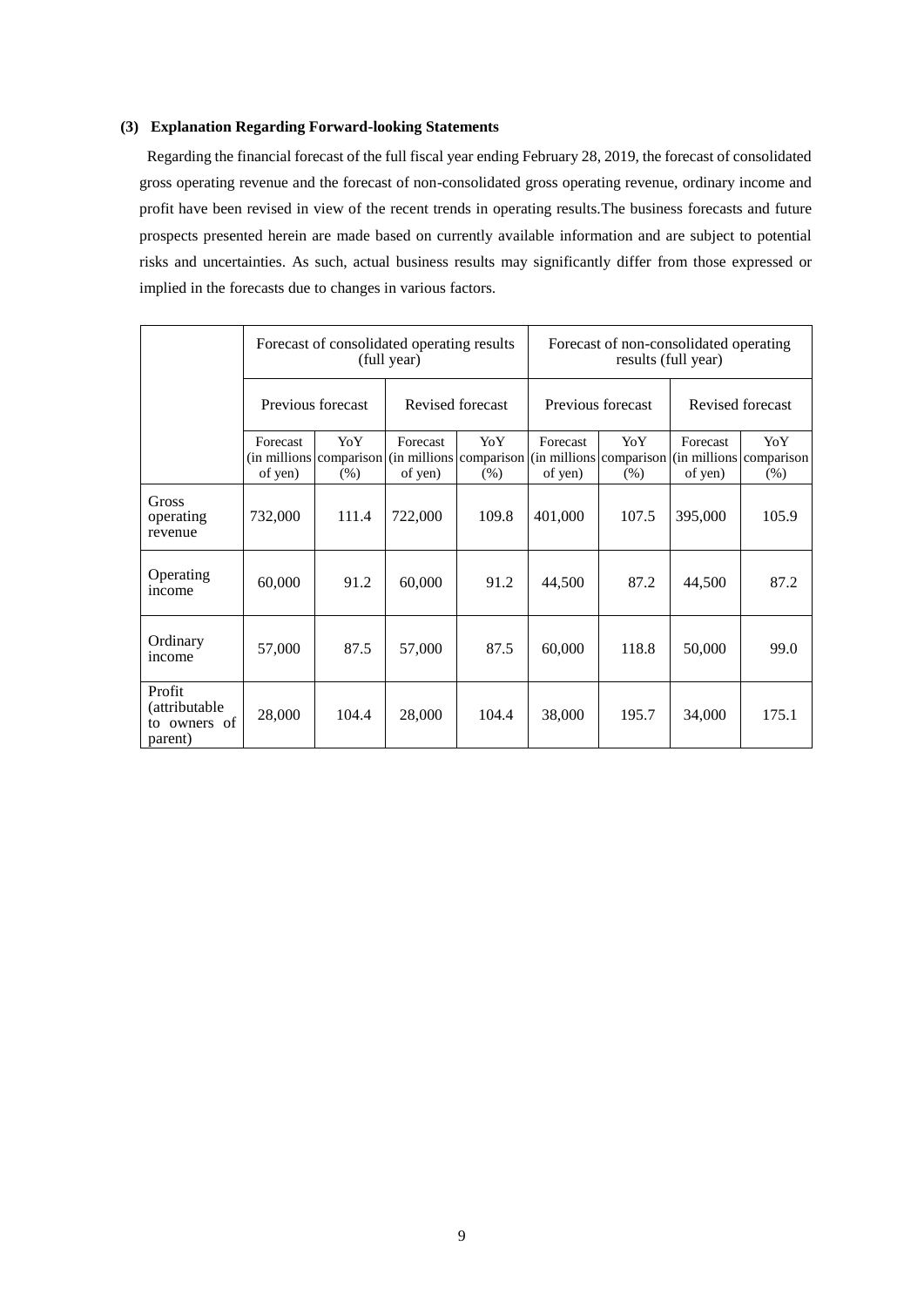# **2. Consolidated Financial Statements and Main Notes**

# **(1) Consolidated Balance Sheet**

As of February 28, 2018 and August 31, 2018

|                                                |                      | (Millions of yen) |
|------------------------------------------------|----------------------|-------------------|
|                                                | Previous fiscal year | Current 1st Half  |
|                                                | As of                | As of             |
|                                                | February 28, 2018    | August 31, 2018   |
| <b>Assets</b>                                  |                      |                   |
| <b>Current assets:</b>                         |                      |                   |
| Cash and deposits                              | 30,124               | 43,805            |
| Accounts receivable-due from franchised stores | 46,599               | 40,950            |
| Lease receivables                              | 16,426               | 19,682            |
| Merchandise                                    | 18,913               | 20,623            |
| Accounts receivable-other                      | 82,633               | 100,864           |
| Deferred tax assets                            | 3,411                | 3,910             |
| Other                                          | 33,779               | 34,045            |
| Allowance for doubtful accounts                | (28)                 | (87)              |
| <b>Total current assets</b>                    | 231,860              | 263,795           |
| <b>Non-current assets:</b>                     |                      |                   |
| Property and store equipment:                  |                      |                   |
| Buildings and structures, net                  | 197,979              | 204,928           |
| Tools, furniture and fixtures, net             | 16,355               | 16,319            |
| Leased assets, net                             | 123,940              | 131,067           |
| Other, net                                     | 11,660               | 11,755            |
| Total property and store equipment             | 349,935              | 364,070           |
| Intangible assets:                             |                      |                   |
| Software                                       | 41,602               | 47,426            |
| Goodwill                                       | 47,947               | 49,062            |
| Trademark right                                | 10,074               | 9,768             |
| Other                                          | 573                  | 566               |
| <b>Total intangible assets</b>                 | 100,197              | 106,824           |
| <b>Investments and other assets:</b>           |                      |                   |
| Long-term loans receivable                     | 47,425               | 48,454            |
| Guarantee deposits                             | 100,686              | 101,599           |
| Deferred tax assets                            | 24,406               | 25,081            |
| Other                                          | 46,840               | 51,811            |
| Allowance for doubtful accounts                | (1,095)              | (876)             |
| <b>Total investments and other assets</b>      | 218,262              | 226,070           |
| <b>Total non-current assets</b>                | 668,395              | 696,965           |
| <b>Total assets</b>                            | 900,256              | 960,760           |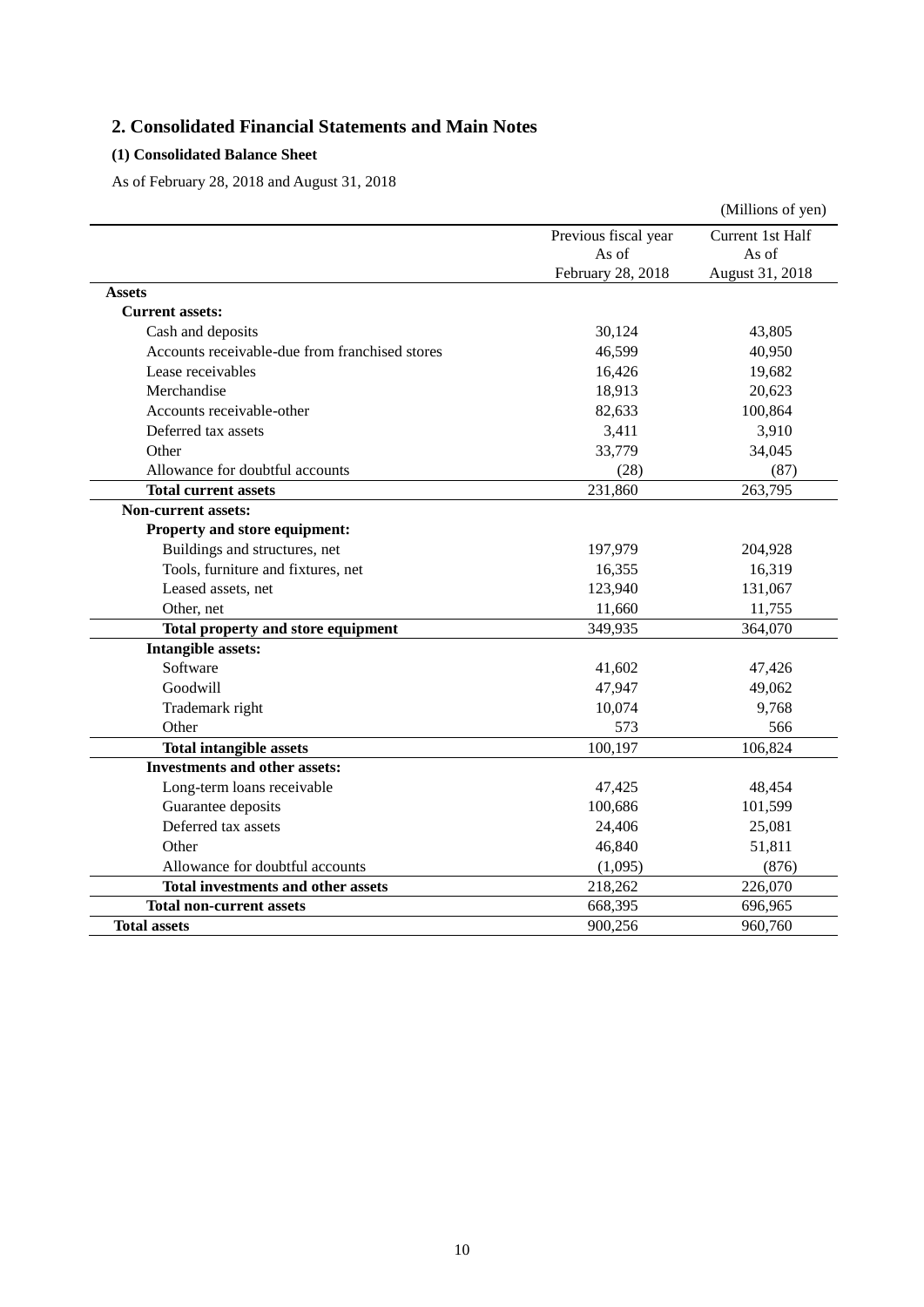|                                                         |                      | (Millions of yen) |
|---------------------------------------------------------|----------------------|-------------------|
|                                                         | Previous fiscal year | Current 1st Half  |
|                                                         | As of                | As of             |
|                                                         | February 28, 2018    | August 31, 2018   |
| <b>Liabilities</b>                                      |                      |                   |
| <b>Current liabilities:</b>                             |                      |                   |
| Accounts payable-trade                                  | 118,174              | 144,442           |
| Short-term loans payable                                | 36,340               | 41,698            |
| Current portion of long-term loans payable              | 575                  |                   |
| Lease obligations                                       | 33,063               | 35,356            |
| Accounts payable-other                                  | 60,741               | 74,326            |
| Income taxes payable                                    | 6,880                | 7,561             |
| Deposits received                                       | 109,629              | 111,286           |
| Provision for bonuses                                   | 3,767                | 3,894             |
| Other                                                   | 10,051               | 11,553            |
| <b>Total current liabilities</b>                        | 379,222              | 430,119           |
| <b>Non-current liabilities:</b>                         |                      |                   |
| Long-term loans payable                                 | 55,469               | 50,000            |
| Lease obligations                                       | 113,617              | 120,381           |
| Deferred tax liabilities                                | 2,616                | 3,065             |
| Provision for retirement benefits to executive officers |                      |                   |
| and audit and supervisory board members                 | 271                  | 274               |
| Net defined benefit liability                           | 13,781               | 14,529            |
| Asset retirement obligations                            | 29,062               | 30,202            |
| Other                                                   | 24,767               | 23,988            |
| <b>Total non-current liabilities</b>                    | 239,587              | 242,442           |
| <b>Total liabilities</b>                                | 618,809              | 672,561           |
| <b>Net assets</b>                                       |                      |                   |
| Shareholders' equity:                                   |                      |                   |
| Capital stock                                           | 58,506               | 58,506            |
| Capital surplus                                         | 46,689               | 46,688            |
| Retained earnings                                       | 166,124              | 171,310           |
| Treasury shares                                         | (1,040)              | (1,031)           |
| Total shareholders' equity                              | 270,280              | 275,474           |
| Accumulated other comprehensive income:                 |                      |                   |
| Valuation difference on available-for-sale securities   | 2,084                | 3,610             |
| Revaluation reserve for land                            | (575)                | (575)             |
| Foreign currency translation adjustment                 | 4,595                | 4,458             |
| Remeasurements of defined benefit plans                 | (726)                | (793)             |
| Total accumulated other comprehensive income            | 5,377                | 6,699             |
| Subscription rights to shares                           | 195                  | 220               |
| <b>Non-controlling interests</b>                        | 5,593                | 5,804             |
| <b>Total net assets</b>                                 | 281,446              | 288,198           |
| <b>Total liabilities and net assets</b>                 | 900,256              | 960,760           |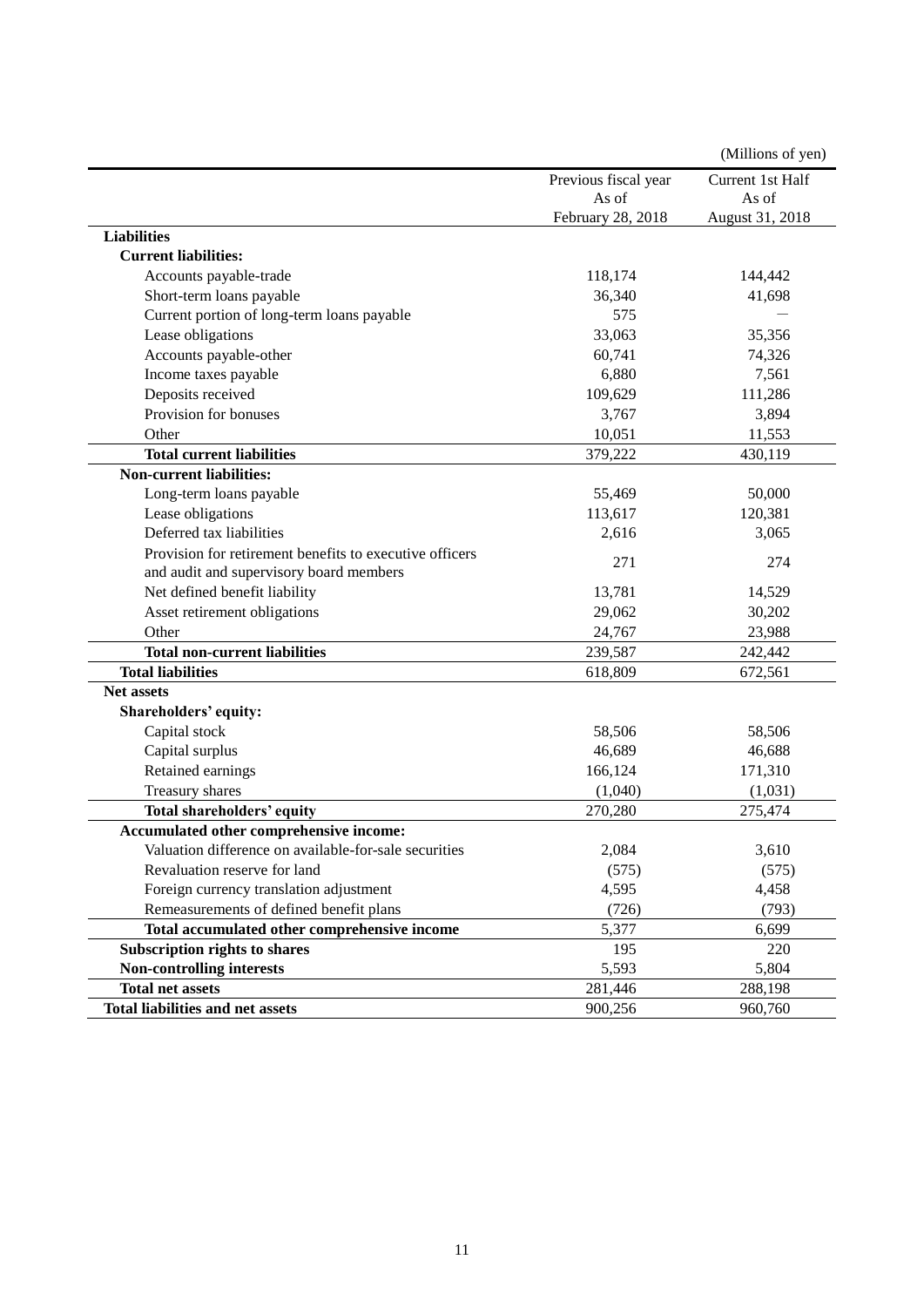# **(2) Consolidated Statement of Income and Consolidated Statement of Comprehensive Income**

# **Consolidated Statement of Income**

For the first half of the fiscal year ended February 28, 2018 and the first half of the fiscal year ending February 28, 2019

|                                                                  |                    | (Millions of yen)  |
|------------------------------------------------------------------|--------------------|--------------------|
|                                                                  | Previous 1st Half  | Current 1st Half   |
|                                                                  | From March 1, 2017 | From March 1, 2018 |
|                                                                  | to August 31, 2017 | to August 31, 2018 |
| <b>Gross operating revenue</b>                                   | 329,402            | 351,973            |
| <b>Net sales</b>                                                 | 131,033            | 145,471            |
| <b>Cost of sales</b>                                             | 90,077             | 99,661             |
| <b>Gross profit</b>                                              | 40,956             | 45,810             |
| <b>Operating revenue:</b>                                        |                    |                    |
| Income from franchised stores                                    | 147,248            | 154,375            |
| Other operating revenue                                          | 51,120             | 52,126             |
| <b>Total operating revenue</b>                                   | 198,369            | 206,502            |
| <b>Operating gross profit</b>                                    | 239,325            | 252,312            |
| Selling, general and administrative expenses                     | 200,380            | 217,827            |
| <b>Operating income</b>                                          | 38,945             | 34,485             |
| Non-operating income:                                            |                    |                    |
| Interest income                                                  | 352                | 369                |
| Share of profit of entities accounted for using equity<br>method | 431                | 467                |
| Other                                                            | 1,103              | 1,225              |
| <b>Total non-operating income</b>                                | 1,887              | 2,063              |
| Non-operating expenses:                                          |                    |                    |
| Interest expenses                                                | 959                | 1,178              |
| Loss on cancellation of leases                                   | 660                | 943                |
| Other                                                            | 755                | 889                |
| <b>Total non-operating expenses</b>                              | 2,376              | 3,011              |
| <b>Ordinary income</b>                                           | 38,456             | 33,536             |
| <b>Extraordinary income:</b>                                     |                    |                    |
| Gain on sales of shares of subsidiaries and associates           | 302                |                    |
| <b>Total extraordinary income</b>                                | 302                |                    |
| <b>Extraordinary losses:</b>                                     |                    |                    |
| Loss on retirement of non-current assets                         | 1,293              | 1,816              |
| Impairment loss                                                  | 668                | 1,190              |
| Other                                                            | 149                | 325                |
| <b>Total extraordinary losses</b>                                | 2,111              | 3,332              |
| Profit before income taxes                                       | 36,648             | 30,204             |
| Income taxes-current                                             | 10,581             | 12,150             |
| Income taxes-deferred                                            | 2,157              | 125                |
| <b>Total income taxes</b>                                        | 12,739             | 12,275             |
| <b>Profit</b>                                                    | 23,908             | 17,928             |
| Profit (loss) attributable to non-controlling interests          | 263                | (13)               |
| Profit attributable to owners of parent                          | 23,644             | 17,942             |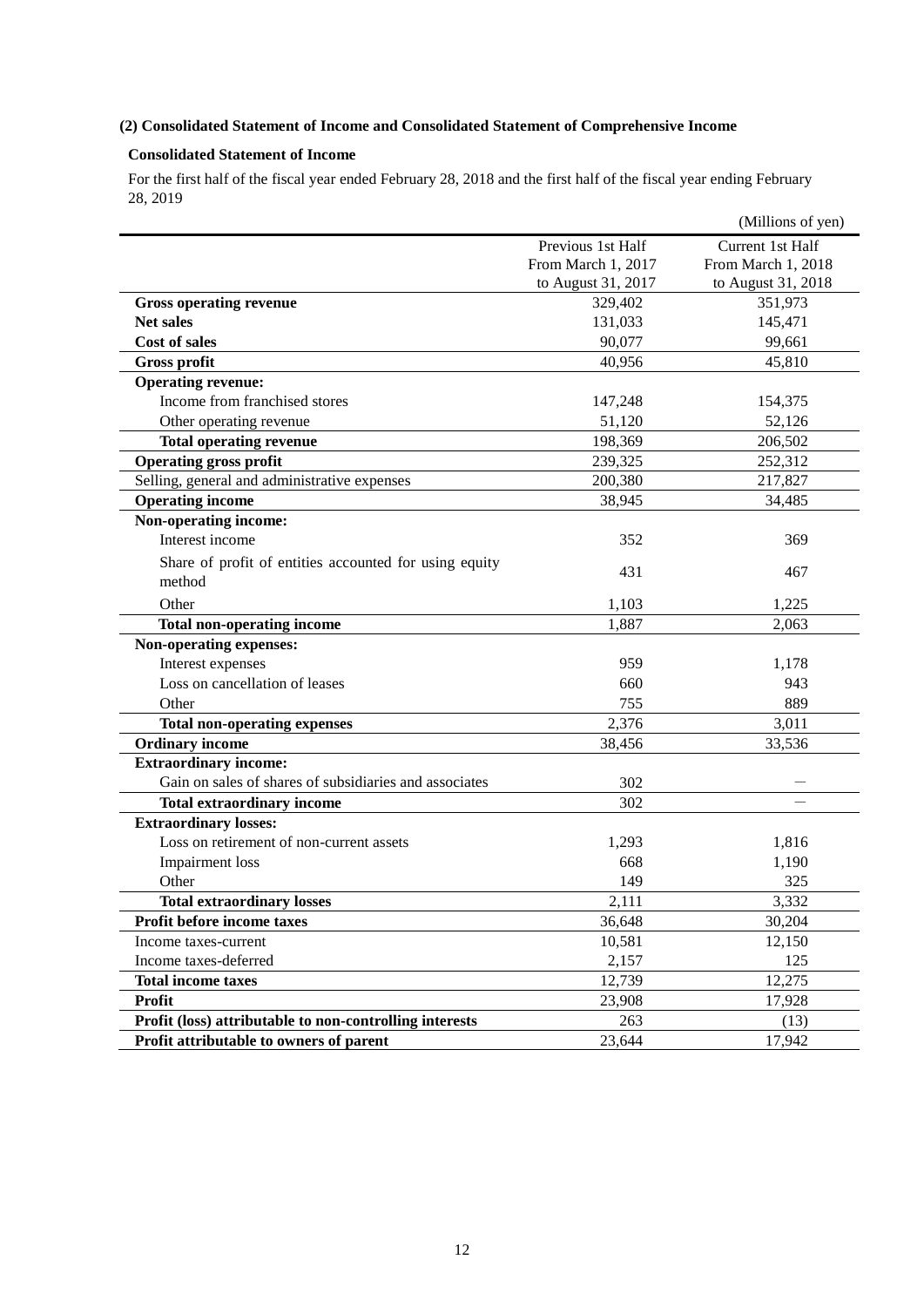# **Consolidated Statement of Comprehensive Income**

For the first half of the fiscal year ended February 28, 2018 and the first half of the fiscal year ending February 28, 2019

|                                                       |                    | (Millions of yen)  |
|-------------------------------------------------------|--------------------|--------------------|
|                                                       | Previous 1st Half  | Current 1st Half   |
|                                                       | From March 1, 2017 | From March 1, 2018 |
|                                                       | to August 31, 2017 | to August 31, 2018 |
| <b>Profit</b>                                         | 23,908             | 17.928             |
| Other comprehensive income                            |                    |                    |
| Valuation difference on available-for-sale securities | 888                | 1,526              |
| Foreign currency translation adjustment               | (373)              | (163)              |
| Remeasurements of defined benefit plans               | 76                 | (67)               |
| Total other comprehensive income                      | 592                | 1,295              |
| <b>Comprehensive income</b>                           | 24,500             | 19,223             |
| Comprehensive income attributable to                  |                    |                    |
| Owners of parent                                      | 24,224             | 19,264             |
| Non-controlling interests                             | 276                | (40)               |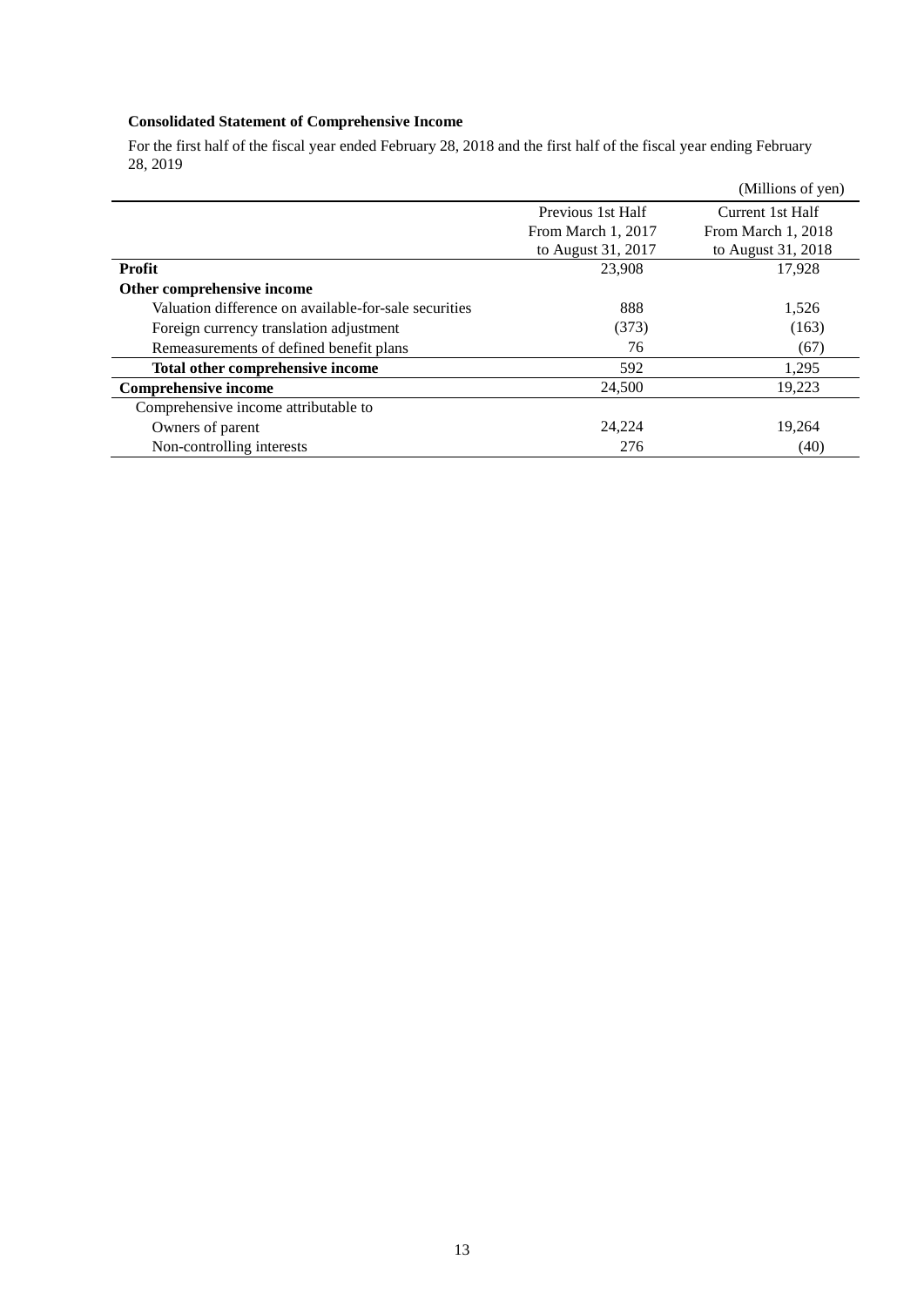# **(3) Consolidated Statement of Cash Flows**

For the first half of the fiscal year ended February 28, 2018 and the first half of the fiscal year ending February 28, 2019

|                                                                      |                    | (Millions of yen)  |
|----------------------------------------------------------------------|--------------------|--------------------|
|                                                                      | Previous 1st Half  | Current 1st Half   |
|                                                                      | From March 1, 2017 | From March 1, 2018 |
|                                                                      | to August 31, 2017 | to August 31, 2018 |
| Net cash provided by (used in) operating activities:                 |                    |                    |
| Profit before income taxes                                           | 36,648             | 30,204             |
| Depreciation and amortization                                        | 27,911             | 31,875             |
| <b>Impairment</b> loss                                               | 668                | 1,190              |
| Interest income                                                      | (352)              | (369)              |
| Interest expenses                                                    | 959                | 1,178              |
| Loss on retirement of non-current assets                             | 1,293              | 1,816              |
| Decrease (increase) in notes and accounts receivable-trade           | 1,818              | 3,577              |
| Decrease (increase) in accounts receivable-other                     | (11, 974)          | (18,279)           |
| Increase (decrease) in notes and accounts payable-trade              | 25,692             | 26,580             |
| Increase (decrease) in accounts payable-other                        | 5,471              | 13,386             |
| Increase (decrease) in deposits received                             | 33,434             | 1,659              |
| Increase (decrease) in net defined benefit liability                 | 369                | 456                |
| Other                                                                | 5,840              | 4,989              |
| <b>Subtotal</b>                                                      | 127,780            | 98,265             |
| Interest income received                                             | 355                | 370                |
| Interest expenses paid                                               | (960)              | (1.206)            |
| Income taxes paid                                                    | (8,031)            | (9, 391)           |
| Net cash provided by (used in) operating activities                  | 119,144            | 88,038             |
| Net cash provided by (used in) investing activities:                 |                    |                    |
| Purchase of property and store equipment                             | (17, 801)          | (19, 928)          |
| Purchase of intangible assets                                        | (8, 635)           | (10, 386)          |
| Purchase of shares of subsidiaries and associates                    | (209)              | (3,044)            |
| Payments of long-term loans receivable                               | (3,650)            | (3,665)            |
| Collection of long-term loans receivable                             | 2,567              | 2,539              |
| Purchase of long-term prepaid expenses                               | (7, 362)           | (2, 138)           |
| Payments for transfer of business                                    | (6,692)            | (2,730)            |
| Other                                                                | (2,654)            | (1,219)            |
| Net cash provided by (used in) investing activities                  | (44, 439)          | (40,573)           |
| Net cash provided by (used in) financing activities:                 |                    |                    |
| Net increase (decrease) in short-term loans payable                  | (30,047)           | 5,358              |
| Repayments of long-term loans payable                                | (285)              | (6,044)            |
| Repayments of lease obligations                                      | (16, 365)          | (19, 532)          |
| Cash dividends paid                                                  | (12,501)           | (12,757)           |
| Payments from changes in ownership interests in subsidiaries that do |                    |                    |
| not result in change in scope of consolidation                       | (7,799)            |                    |
| Other                                                                | (8)                | (79)               |
| Net cash provided by (used in) financing activities                  | (67,007)           | (33,055)           |
| Effect of exchange rate change on cash and cash equivalents          | (67)               | (739)              |
| Net increase (decrease) in cash and cash equivalents                 | 7,629              | 13,670             |
| Cash and cash equivalents at beginning of period                     | 67,692             | 30,120             |
| Increase (decrease) in cash and cash equivalents resulting from      | 765                | 10                 |
| change of scope of consolidation                                     |                    |                    |
| Cash and cash equivalents at end of period                           | 76,086             | 43,801             |